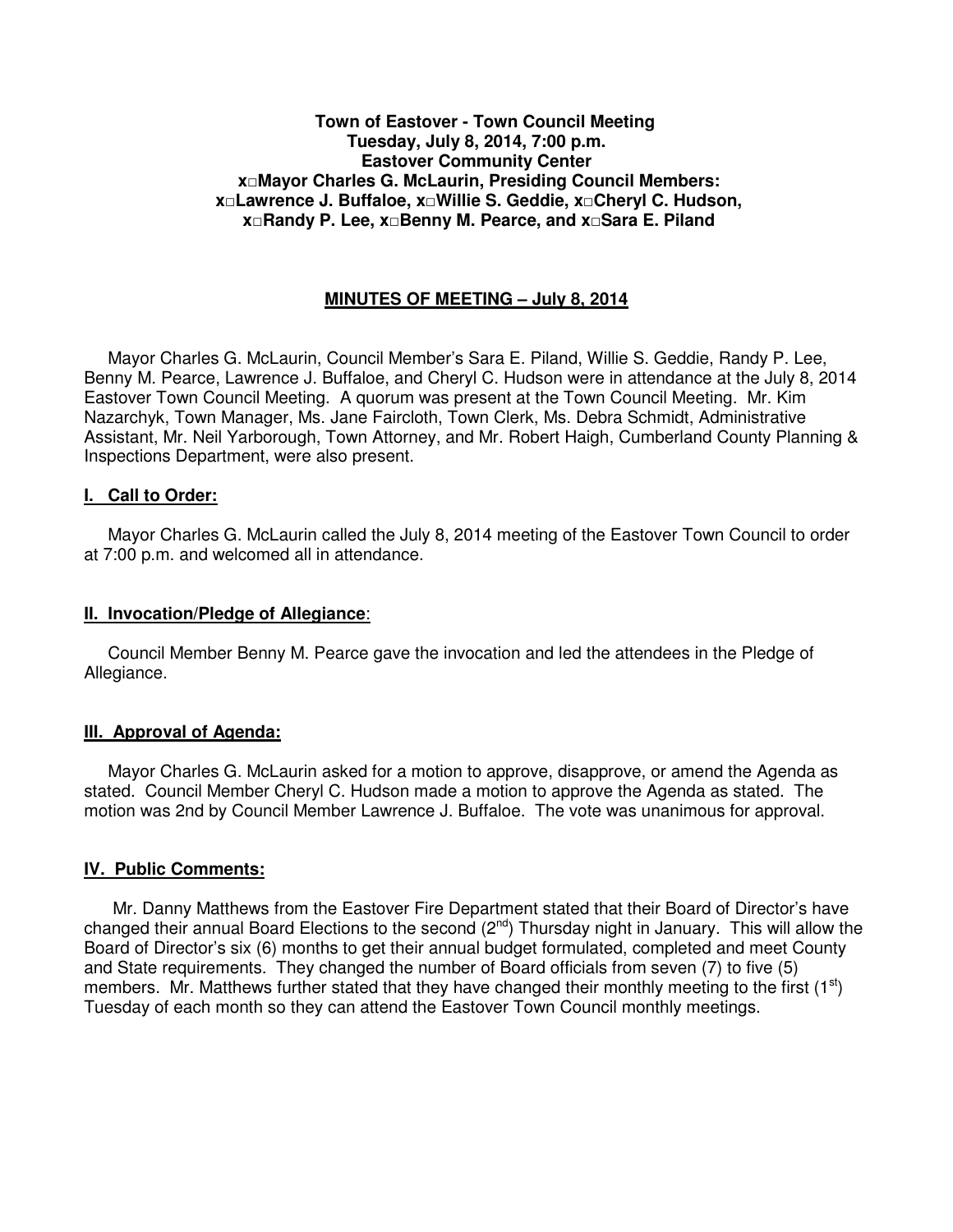## **V. Consent Agenda:**

- 1. Consider approval of the Minutes for the June 3, 2014 Town Council Meeting.
- 2. Consider approval of the Minutes for the June 3, 2014 Closed Session Minutes.
- 3. Consider approval of the Minutes for the June 17, 2014 Special Town Council Planning and Budgeting Meeting.
- 4. Consider approval of the May 31, 2014 Financial Report.

 Mayor Charles G. McLaurin asked for a motion to approve, disapprove, or amend the Consent Agenda as stated. Council Member Sara E. Piland made a motion to approve the Consent Agenda as stated. The motion was 2<sup>nd</sup> by Council Member Willie S. Geddie. The vote was unanimous for approval.

## **VI. Discussion Agenda:**

### **Agenda Item #1**

### **CASE NO. 14-081. CONSIDERATION OF THE EARTH PETROLEUM V., INC. & EUROCAN ENTERPRISES, INC. PROPERTY. REQUEST FOR A SUBDIVISION REVIEW, COUNTY ZONING ORDINANCE AND EASTOVER SUPPLEMENT; ZONING: C(P); TOTAL ACREAGE: 6:30+/-; LOCATION: 3930 & 3934 GOLDSBORO ROAD (US HWY 13) (EASTOVER).**

The Town Manager introduced Mr. Robert Haigh from the Cumberland County Planning and Inspections Department. Mr. Robert Haigh presented **CASE NO. 14-081**. Mr. Haigh stated that the developer is requesting approval to divide one lot into a two lot subdivision. The subject property has 247.51' feet of road frontage alone US HWY 13 (Goldsboro Road), but takes its access off of SR 1863 (Pembroke Lane). This subdivision follows all the conditions set forth in the ordinance and the Cumberland County Planning & Inspections Staff have submitted this for approval by the Eastover Town Council. Mr. Haigh stated that before any new commercial development can be started on this property, the owner will have to submit the site plan to the Cumberland County Planning & Inspections Department and the Town Council for review and approval.

 Mayor Charles G. McLaurin asked for a motion to approve or disapprove **CASE NO. 14-081**. Council Member Lawrence J. Buffaloe made a motion to approve **CASE NO. 14-081** as presented as long as the owner meets the conditions mandated by the Cumberland County condition sheet. The motion was  $2^{nd}$  by Council Member Sara E. Piland. The vote was unanimous for approval.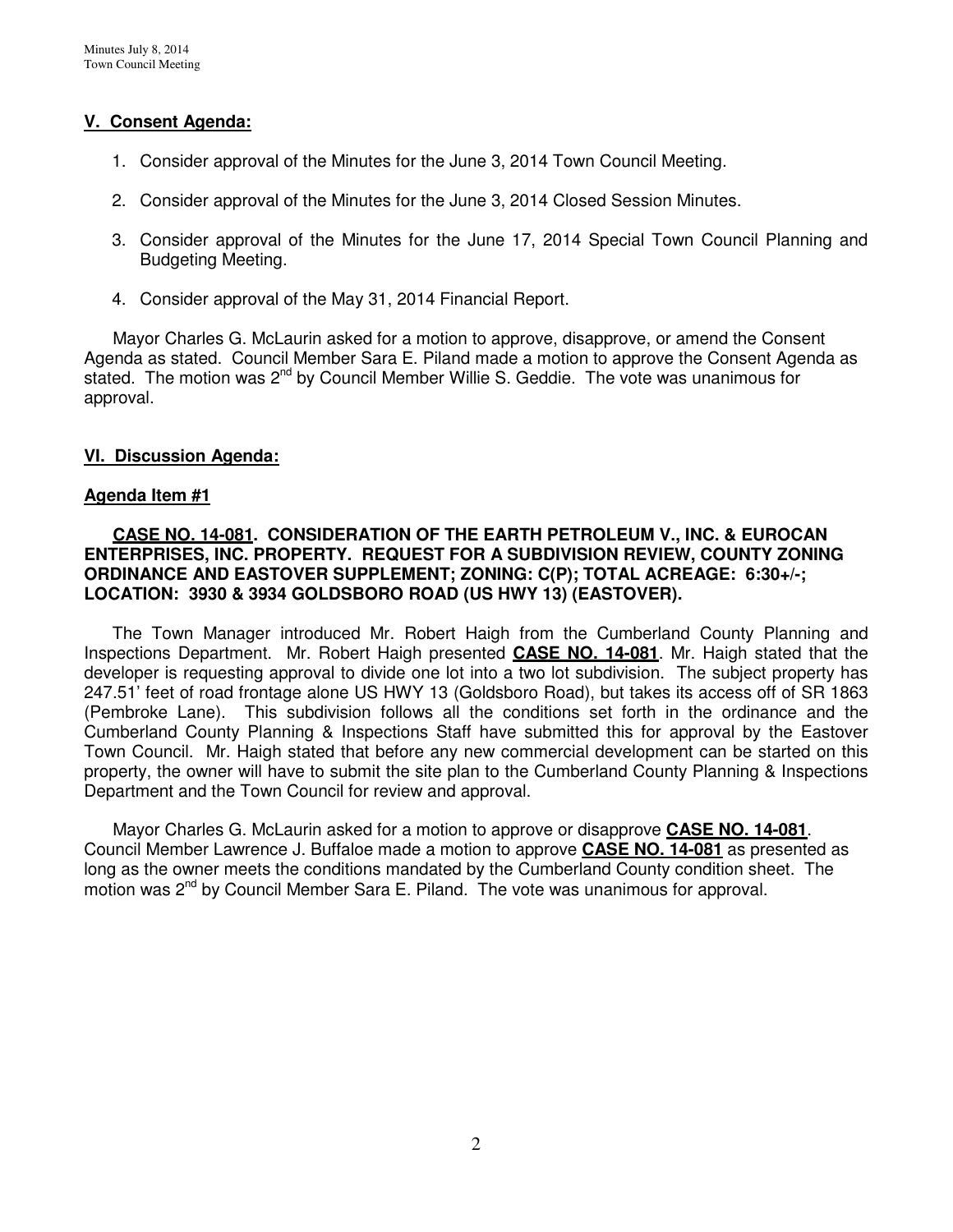## **Agenda Item #2**

### **Presentation by Mr. Jim Dougherty with the Rural Land Use Advisory Commission (RLUAC).**

 Mr. Jim Dougherty was absent from the July 8, 2014 Town Council Meeting. The Town Attorney advised the Town Council to wait until Mr. Jim Dougherty can explain the benefits that the Town of Eastover will receive before they consider enrollment with this service.

 Council Member Sara E. Piland recommended that the Town Council wait to take any action until Mr. Jim Dougherty can reschedule and brief the Town Council on the details of the Rural Land Use Advisory Commission. The motion was  $2^{nd}$  by Council Member Randy P. Lee. The vote was unanimous for approval.

### **Agenda Item #3**

### **Discussion of Agreement with Eastover Community Park Association, Incorporated.**

 Mr. Kim Nazarchyk, Town Manager, presented the "draft" lease agreement/contract between the Town of Eastover and the Eastover Community Park Association, Inc. (ECPA). This draft document is the product from discussion with the Town Attorney and the Town Manager. If the Town Council finds this lease agreeable, then the next step is to take it to the Eastover Community Park Association, Incorporated for their review and approval.

 The Town Manager stated that there is an existing agreement with the Fayetteville Cumberland Parks and Recreation and Eastover Community Park Association, Incorporated. The agreement is for twenty (20) years, began in 1998 and expires in 2018. The Fayetteville Cumberland Parks and Recreation run the programs at the park and provides maintenance and upkeep at the parks.

 The Town Attorney stated that the lease agreement is currently for a ten (10) year period. The Town Attorney recommended that they revise the lease agreement to put in certain restrictions and guidelines (standards of care, activities, use of property, and other restrictions).

 Mayor Charles G. McLaurin asked the Town Manager to establish a meeting with members from the ECPA and some of the Town Council members to review the lease agreement and discuss some of the Town Council concerns.

 Mayor Charles G. McLaurin asked for a motion to approve, disapprove or amend the Agreement with the Eastover Community Park Association, Inc. Council Member Sara E. Piland made a motion that the Council **continue** to develop the lease agreement that has been provided with the understanding that the Eastover Community Park Association, Incorporated will bring back a final document for the Council's consideration. The motion was 2nd by Council Member Cheryl C. Hudson. The vote was unanimous for approval.

## **IX. RECEIVE MAYOR'S UPDATE.**

 Mayor Charles G. McLaurin asked Council Member Randy P. Lee to provide an update on the construction of the gazebo in Talley Woodland Park. Council Member Lee said that the foundation is set, and the gazebo will be here in about three (3) weeks. Council Member Lee also stated that the base foundation is clay and about 4 ½ to 5 inches of stone.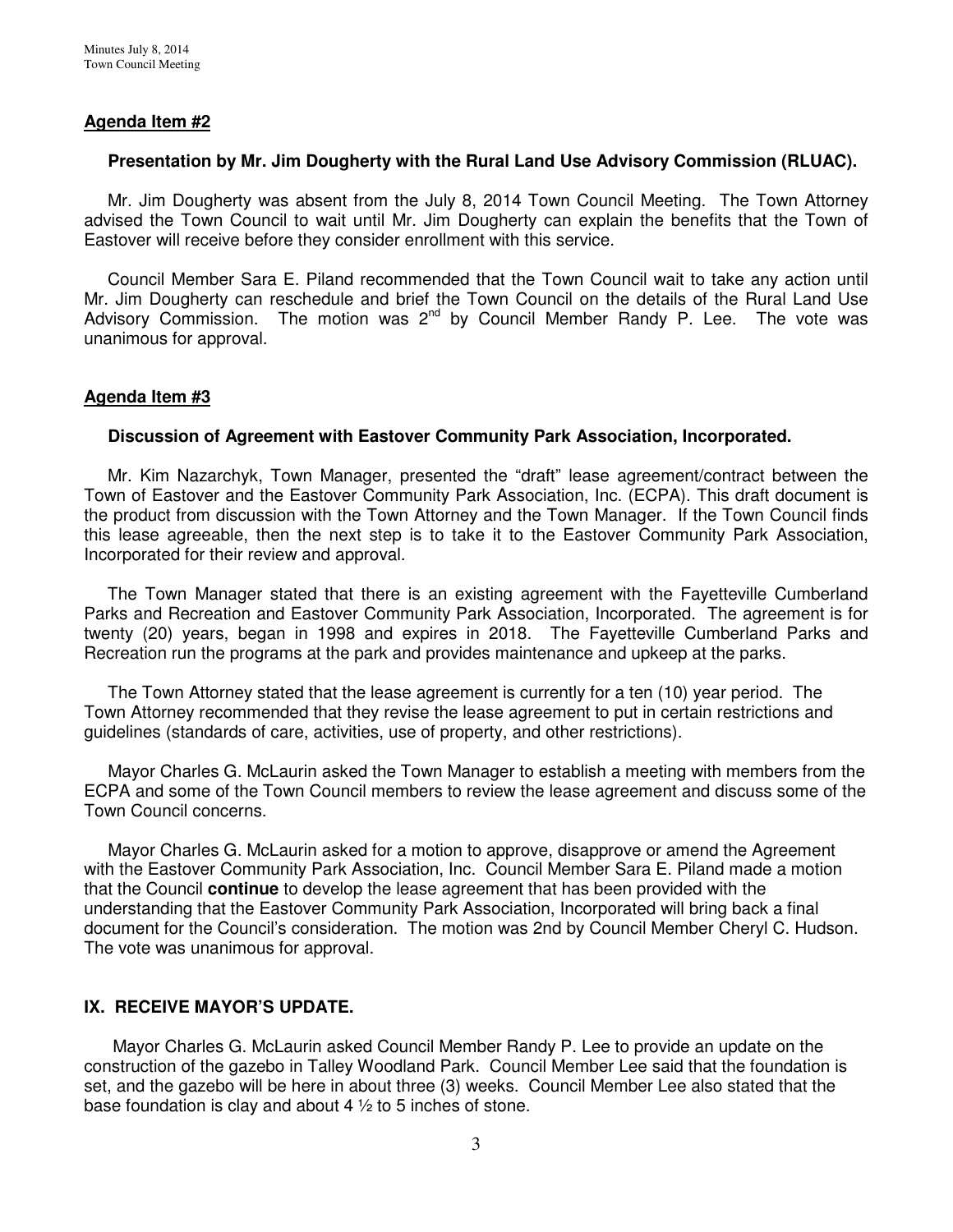The Mayor told the Council Members that he saw a program on television about a mailbox called "kindred spirits" at the Outer Banks. The Mayor asked the Council Members to consider the idea of installing a drop box at the gazebo in Talley Woodland Park and call it "reflections". When Eastover residents go down to sit or visit the gazebo, they can place notes about someone that has passed away, or just happy or sad thoughts in the box.

 Council Member Cheryl C. Hudson said that she has a friend at Ocean Isle that has a registered "My Free Little Library" drop box for people to exchange books. She recommended that the Town of Eastover explore the idea of installing a free little library box for books down at the gazebo in Talley Woodland Park. The readers can include little historical notes in the books and the books can travel with readers. The readers can exchange their books and the residents can go down to Talley Woodland Park to read a book while sitting in the gazebo.

# **X. RECEIVE TOWN COUNCIL UPDATE**

None.

# **XI. RECEIVE TOWN MANAGERS UPDATE.**

 Mr. Kim Nazarchyk, Town Manager, informed the Council that our General Fund has a balance of \$2,000,001.00. The Town Manager stated that \$297,000.00 is designated for Powell Bill Funds. He also stated that \$1,700,000.00 is available for the Town of Eastover to use as needed and that the Eastover Town Council has managed the funds wisely.

 The Town Manager informed the Town Council Members that he needs to establish a Special Meeting with them next Tuesday or Thursday to review the architect's contract. The Town Manager will send the Town Council Member's a memorandum for review with items that they will need to make a decision on at the Special Town Council meeting.